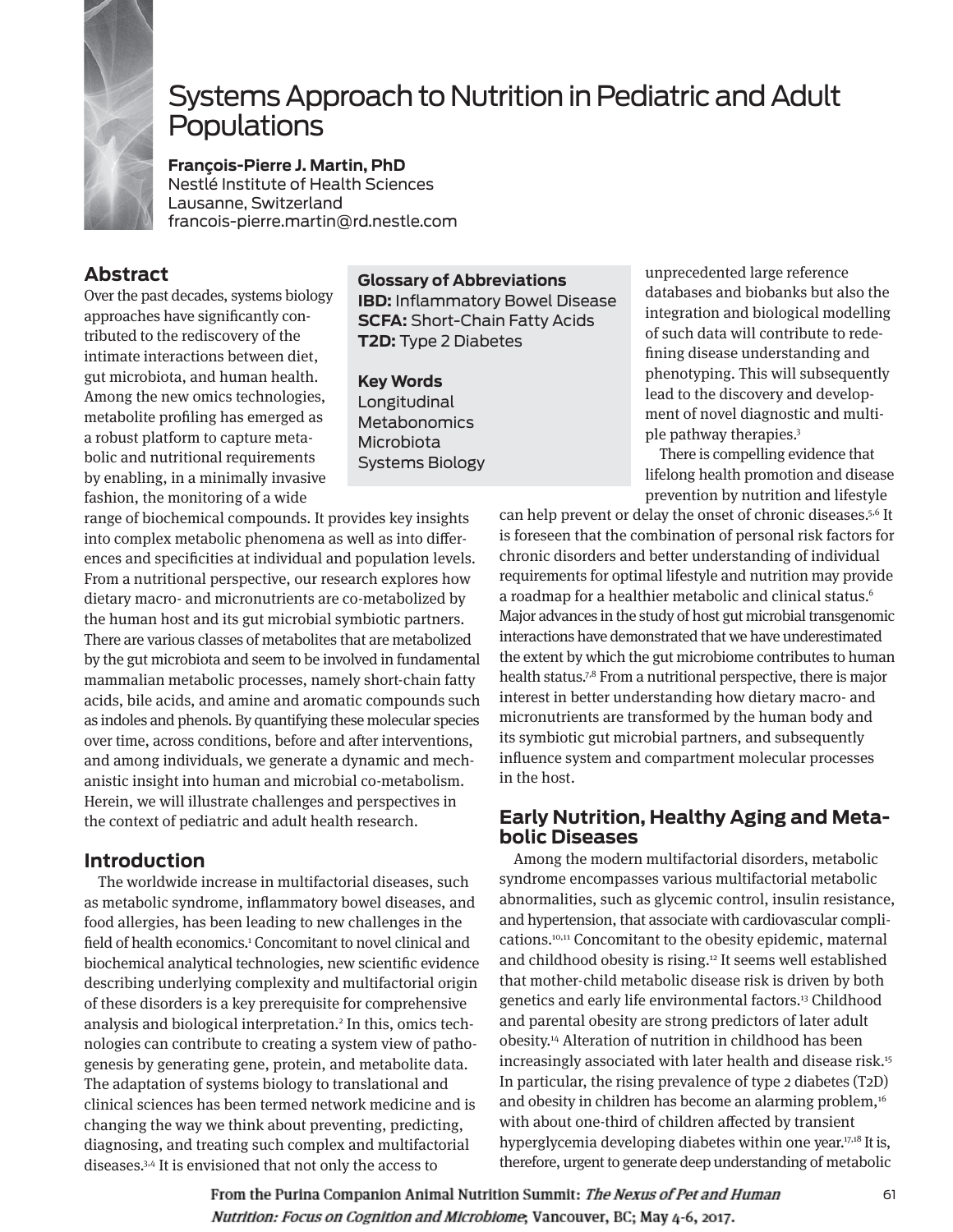and nutritional requirements as a function of age, growth, and physiological status in childhood.16 Such knowledge could accelerate early identification of children with T2D risk, for which the pathology could be delayed or prevented by lifestyle or medical intervention.<sup>17</sup>

Obesity also introduces a significant disturbance of normal growth and pubertal patterns.12,16,19 Many other pediatric diseases are having an impact on growth and normal development during childhood and puberty and, therefore, impacting the quality of life of children and adolescents. For instance, in the context of inflammatory bowel disease (IBD), about 25% of patients develop the disease during childhood,<sup>20</sup> in which growth failure and delayed puberty are major complications.<sup>21,22</sup> Optimization of growth is, therefore, one of the critical aims in the management of pediatric IBD, especially since growth failure and delayed puberty are already present before the onset of clinical symptoms. We previously discussed how growth during childhood and adolescence occurs at different rates and is influenced by the interactions among genetic, nutritional, and environmental factors.<sup>12,16,19</sup>

Access to large reference data on how dietary and lifestyle habits influence metabolic functions is still lacking. Such data are required to define nutritional recommendations for macro- and micronutrients that are adapted at different stages throughout childhood in relation to growth and health state. We recently exemplified how in this context metabonomics offers a unique opportunity to monitor the metabolic status in childhood in relation to growth and disease state.20 Urine metabolic profiles of IBD children differed significantly from healthy controls.<sup>20</sup> IBD children showed differences in relation to central energy metabolism, protein, and nitrogen balance, as well as to gut microbial metabolism of aromatic amino acids. The longitudinal experimental design enabled the identification of a peculiar metabolite pattern in two readouts of nitrogen metabolism, urinary urea and phenylacetylglutamine, which might enable regular assessment of the metabolism in relation to growth and disease management outcomes. Such fingerprints are means by which we might assess metabolic requirements at different stages of disease and develop adapted nutritional solutions for optimal growth catchup in children.

While susceptibility to develop metabolic diseases has increased in childhood and later in life, the overall population benefits at the same time from better nutrition, hygiene, and socioeconomic status, which all are associated with increased human longevity.6 Such population dynamics have a major impact on health care systems, especially due to greater needs for hospitalization at advanced age.6 Deciphering the factors that enable healthy aging and longevity, while also anticipating the consequences of increased disease risk in childhood,<sup>6,23</sup> has become critical.

Metabonomics is ideally positioned to capture such metabolic requirements — and in the future to better define nutritional

requirements — through the simultaneous analysis of a wide range of metabolites and nutrients.<sup>24-27</sup> Metabolism and aging are tightly interconnected, and many metabonomic studies have revealed aging as a plastic process impacted by genetics and environment.<sup>6,28</sup> We recently reviewed metabonomic applications in aging,<sup>6</sup> where significant knowledge has been accumulated over the past decades in various model organisms including yeast, Caenorhabditis elegans, rodents, and the domestic dog, as well as in human aging studies.<sup>29,30</sup> Our previous metabonomics applications as systems biology approaches to human aging cohort revealed markedly lowered tryptophan concentrations with increasing age, with a uniquely altered pattern of glycerophospholipids and sphingolipids in the longevity phenotype of centenarians.29,30 We discussed the association of metabolic phenotypes to oxidative and chronic inflammatory conditions of the long-living participants. We also described a profound alteration of host-gut microbial metabolic acitivites that could be related to the previously reported differences in gut microbiota structure and composition of centenarians. This was particulary exemplified through two bioactives phenylacetylglutamine and p-Cresol sulfate — produced by gut bacteria from aromatic amino acids and further metabolized through human endogenous metabolic pathways.<sup>29,30</sup>

Complex remodeling of host and host-gut microbial transgenomic biochemical processes appeared to be critical for healthy growing and aging in humans, with protein and aromatic amino acid co-metabolism being a fascinating interface between diet, microbome, and host metabolic health.

### **Host-Microbial Metabolites in Human Nutrition Research**

The introduction of metabolic profiling into nutrition research has described the depth of the involvement of the gut microbiota in the regulation of systemwide and organspecific biochemical functions,<sup>5,31</sup> which molecularly connects the gut, liver, brain, and other organs.<sup>32-34</sup> The gut microbiota plays a key role in the development and maintenance of multifactorial and chronic disorders and may be a target for therapies.9,35-37 While state-of-the-art microbiome profiling techniques illustrated the role of gut microbial composition in health and disease, comprehensive biochemical studies are critical to decipher microbial contribution to human metabolism and to move from statistical association to functional studies. Metabonomics has become mature enough to start providing sensitive, robust, and reproducible metabolic insights into host-microbial relationships and their influence on human health and disease. Due to the variability in space and time of host-gut microbial metabolic interactions, plus their subtle response to environmental stimuli such as diet, it is very challenging to generate holistic insights into a gut microbiome at the metabolite level. Various classes of molecules, metabolized by the gut microbiota, are involved directly and indirectly into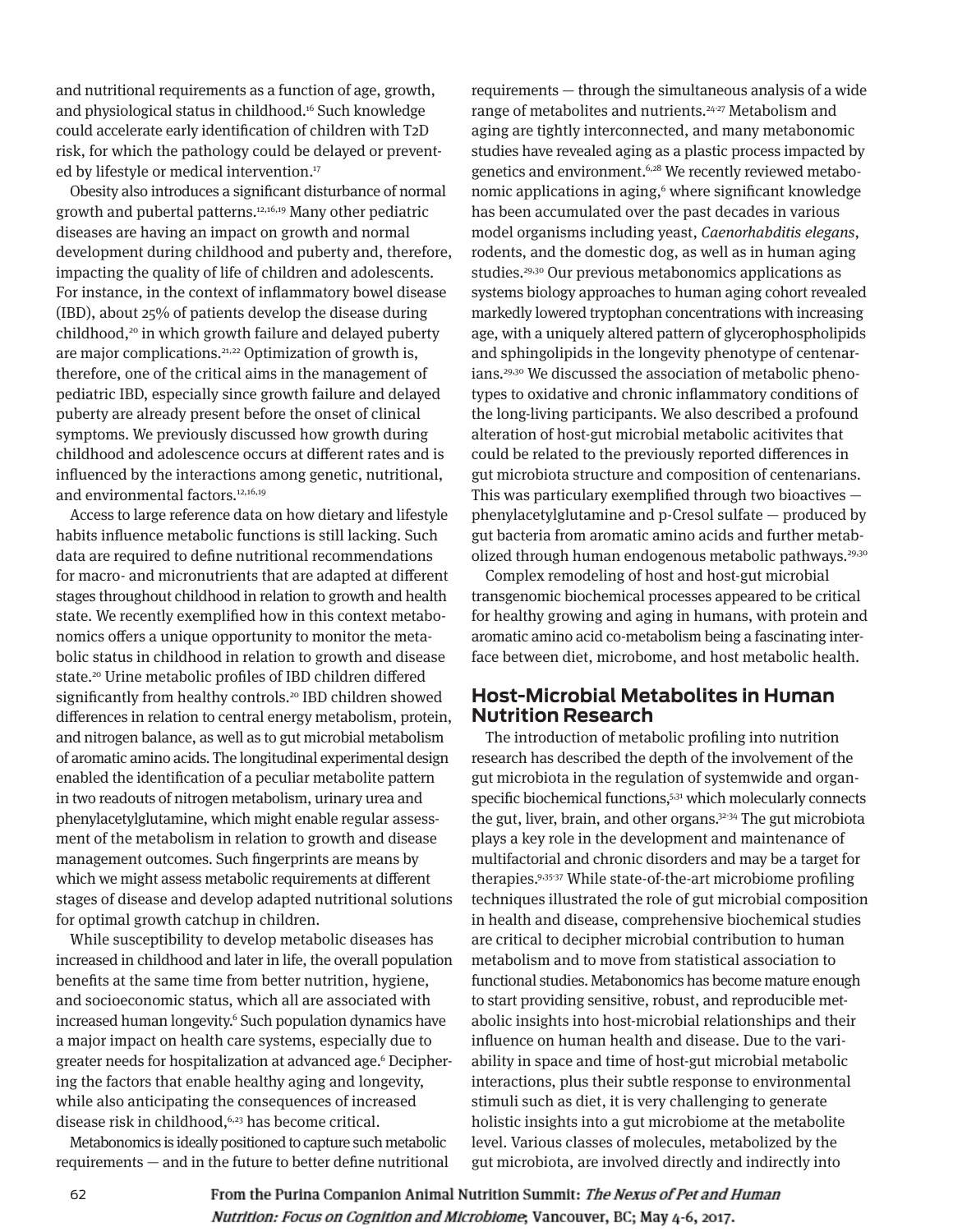metabolic and sensing processes, such as short-chain fatty acids (SCFA), bile acids, and a large range of aromatic bioactive molecules, including indoles and phenols. SCFAs result from bacterial metabolism of complex carbohydrates and also from protein and amino acids,<sup>38-40</sup> and include acetate, propionate, butyrate, valerate, 2-methyvalerate, and isovalerate. SCFAs have known functions in energy and signaling metabolism, for instance.39

Furthermore, the integrated metabolism of bile acids is a good example of the complex transgenomic biochemical interactions between mammalian host and microbial symbionts. This is particularly shown through their extensive transformation by gut microbiota and metabolic fates via enterohepatic recirculation.41-44 In addition to their crucial role in cholesterol, lipid metabolism, drug therapeutic, toxicity, and intestinal barrier function, bile acids may have an essential role in hepato-gastrointestinal diseases, obesity, or T2D.45-47

Through the production of a large panel of bioactives from aromatic amino acid metabolism, bacterial metabolism also may link to several metabolic pathways of relevance for brain, metabolic, gastrointestinal, and immune functions.<sup>6</sup> Phenylalanine, tyrosine, and tryptophan metabolism by the intestinal microbiota, indeed, generates a variety of aromatic bioactive compounds, which enter the bloodstream to be further metabolized or detoxified by sulphate and glucuronide conjugation in the gut and liver.6 For instance, tryptophan, an essential amino acid metabolized in brain, liver, the central nervous system, and other peripheral tissues, is central for mood, cognition, and immune metabolism.<sup>48</sup> Interestingly, tryptophan metabolism is influenced by dietary intake and gastrointestinal ecosystem, with about 6% of dietary tryptophan being metabolized by the gut microbiota.

Cumulative scientific evidence demonstrated the extent by which gut microbiota affects not only the diversity but also the bioavailability of phenol- and indole-containing compounds in circulation in mammals. Through their peculiar metabolism of aromatic amino acids, gut microbial metabolism may influence the availability of essential precursors to host endogenous processes. This is exemplified through circulating levels of serotonin three times higher in conventional animals compared to germ-free animals.49 Furthermore, indoles are potent signaling molecules with either beneficial (antioxidant) or harmful (uremic toxins) effects to the host.6 Their effects are quite broad from modulating the expression of inflammatory-related genes and epithelial cell barrier function<sup>50</sup> to various regulatory and signaling proteins.<sup>51</sup> Indoles are well-characterized endogenous ligands of the transcription factor aryl hydrocarbon receptor, which link their metabolism to cardiotoxicity, vascular inflammation, oxidative, and immune-modulatory processes.<sup>51</sup>

Phenylalanine and tyrosine co-metabolism is another example of complex transgenomic biochemical interactions. Various organic acids containing phenyl groups can be produced from these precursors in the presence of specific

gut microbes.49 As an example, p-Cresol, a bacterial product of tyrosine metabolism, and its hepatic byproducts through phase II metabolism — p-Cresyl-sulfate — are abundant in urine52-54 and have been identified in several metabonomic studies as a key readout for various clinical endpoints.55-58 Preclinical investigations demonstrated how p-Cresol metabolites may modulate host metabolic functions, including endothelial permeability,<sup>59</sup> glucose,<sup>60</sup> and dopamine metabolism.<sup>61</sup>

In the near future, new high-throughput analytical methods will enable rapid measurement of gut microbial metabolites in large populations, which will generate unprecedented reference data to be translated for medical and nutritional applications.73 Some perspectives were recently illustrated through mathematical modeling of the human gut microbiome at genome scale to decipher microbe-microbe, diet-microbe and microbe-host interactions.<sup>74,75</sup> Such applications demonstrate that it is now possible in human studies to model the influence of gut microbial metabolism on fecal and serum amino acid levels in response to dietary intervention.74,75

# **Conclusions**

Throughout the life stages, physiological processes involved in childhood growth and development, as well as during aging, involve multiple genetic, biochemical, and metabolic processes. The establishment of novel systems biology will be essential in (re-)defining metabolic and nutritional requirements throughout these life stages. Applications of metabolite profiling technologies to large and longitudinal cohort studies will be essential to understand biochemical and physiological processes that contribute to growth and development as well as physiological decline during aging. We also envisioned that deciphering the interactions between human cells and intestinal microbiome will foster the identification of new molecular targets and the exploitation of microbiota as a therapeutic target.9 In this, microbiotaderived metabolites can provide a molecular signature of such interactions with potential health-associated outcomes.

# **References**

1. Nicholson JK. Global Systems Biology, Personalized Medicine and Molecular Epidemiology. Mol Syst Biol. 2006;2:52.

2. Nicholson G, Rantalainen M, Maher AD, et al. Human Metabolic Profiles Are Stably Controlled by Genetic and Environmental Variation. Mol Syst Biol. 2011;7:525.

3. Moco S, Candela M, Chuang E, et al. Systems Biology Approaches for Inflammatory Bowel Disease: Emphasis on Gut Microbial Metabolism. Inflamm Bowel Dis. 2014(Nov); 20(11):2104-2114.

4. Baffy G. The Impact of Network Medicine in Gastroenterology and Hepatology. Clin Gastroenterol H. 2013(Oct);11(10):1240-1244.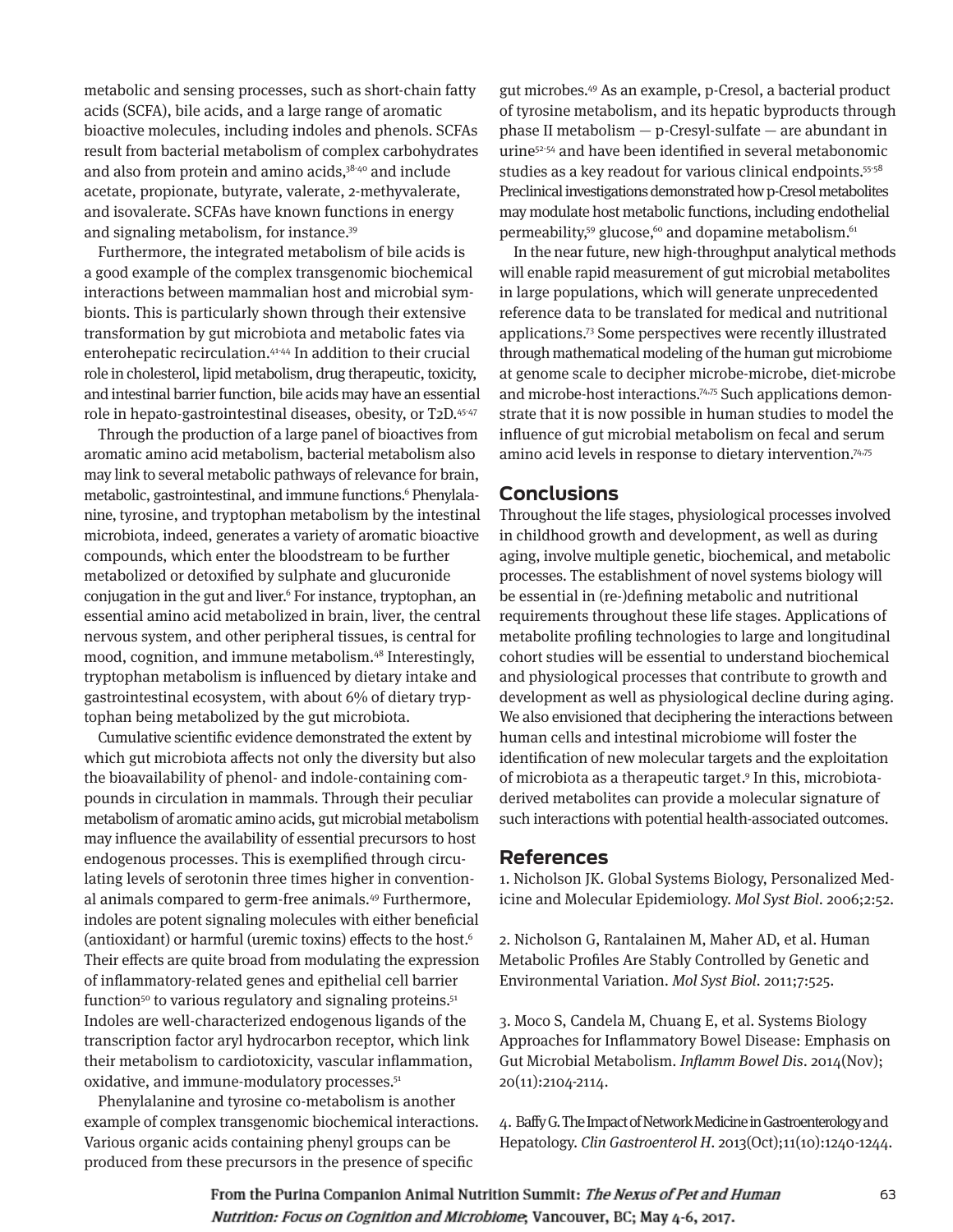5. Martin FP, Collino S, Rezzi S, Kochhar S. Metabolomic Applications to Decipher Gut Microbial Metabolic Influence in Health and Disease. Front Physiol. 2012;3:113.

6. Martin FJ, Montoliu I, Kussmann M. Metabonomics of Ageing — Towards Understanding Metabolism of a Long and Healthy Life. Mech Ageing Dev. 2016(Dec 23).

7. Schroeder BO, Backhed F. Signals from the Gut Microbiota to Distant Organs in Physiology and Disease. Nat Med. 2016 (Oct 6);22(10):1079-1089.

8. Koh A, De Vadder F, Kovatcheva-Datchary P, Backhed F. From Dietary Fiber to Host Physiology: Short-Chain Fatty Acids as Key Bacterial Metabolites. Cell. 2016(Jun 2);165(6):1332-1345.

9. Dore J, Multon MC, Behier JM, Participants of Giens Xxxii RTN. The Human Gut Microbiome as Source of Innovation for Health: Which Physiological and Therapeutic Outcomes Could We Expect? Therapie. 2017(Jan 3).

10. Mottillo S, Filion KB, Genest J, et al. The Metabolic Syndrome and Cardiovascular Risk: A Systematic Review and Meta-Analysis. J Am Coll Cardiol. 2010;56(14):1113-1132.

11. Scherer M, Montoliu I, Qanadli SD, et al. Blood Plasma Lipidomic Signature of Epicardial Fat in Healthy Obese Women. Obesity. 2015(Jan);23(1):130-137.

12. Martin FP, Moco S, Montoliu I, et al. Impact of Breast-Feeding and High- and Low-Protein Formula on the Metabolism and Growth of Infants from Overweight and Obese Mothers. Pediatr Res. 2014(Apr);75(4):535-543.

13. Sewell MF, Huston-Presley L, Super DM, Catalano P. Increased Neonatal Fat Mass, Not Lean Body Mass, Is Associated with Maternal Obesity. Am J Obstet Gynecol. 2006;195(4):1100-1103.

14. Whitaker RC, Wright JA, Pepe MS, et al. Predicting Obesity in Young Adulthood from Childhood and Parental Obesity. N Engl J Med. 1997;337(13):869-873.

15. Koletzko B, Aggett PJ, Bindels JG, et al. Growth, Development and Differentiation: A Functional Food Science Approach. Brit J Nutr. 1998;80(Suppl 1):S5-S45.

16. Sperisen P, Cominetti O, Martin FP. Longitudinal Omics Modeling and Integration in Clinical Metabonomics Research: Challenges in Childhood Metabolic Health Research. Front Mol Biosci. 2015;2:44.

17. Hosking J, Metcalf BS, Jeffery AN, et al. Divergence Between HbA1c and Fasting Glucose Through Childhood: Implications for Diagnosis of Impaired Fasting Glucose (Early Bird 52). Pediatr Diabetes. 2014(May);15(3):214-219.

18. Herskowitz-Dumont R, Wolfsdorf JI, Jackson RA, Eisenbarth GS. Distinction Between Transient Hyperglycemia and Early Insulin-Dependent Diabetes Mellitus in Childhood: A Prospective Study of Incidence and Prognostic Factors. J Pediatr. 1993(Sept);123(3):347-354.

19. Moco S, Collino S, Rezzi S, Martin FP. Metabolomics Perspectives in Pediatric Research. Pediatr Res. 2013;73  $(4 \text{ Pt } 2):570-576.$ 

20. Martin FP, Ezri J, Cominetti O, et al. Urinary Metabolic Phenotyping Reveals Differences in the Metabolic Status of Healthy and Inflammatory Bowel Disease (IBD) Children in Relation to Growth and Disease Activity. Int J Mol Sci. 2016;17(8):1310.

21. Ezri J, Marques-Vidal P, Nydegger A. Impact of Disease and Treatments on Growth and Puberty of Pediatric Patients with Inflammatory Bowel Disease. Digestion. 2012;85(4):308-319.

22. Sauer CG, Kugathasan S. Pediatric Inflammatory Bowel Disease: Highlighting Pediatric Differences in IBD. Gastroenterol Clin N. 2009(Dec);38(4):611-628.

23. Collino S, Martin FP, Karagounis LG, et al. Musculoskeletal System in the Old Age and the Demand for Healthy Ageing Biomarkers. Mech Ageing Dev. 2013;134(11-12):541-547.

24. Nicholson JK, Holmes E, Kinross JM, et al. Metabolic Phenotyping in Clinical and Surgical Environments. Nature. 2012;491(7424):384-392.

25. Nicholson JK, Holmes E, Kinross J, et al. Host-Gut Microbiota Metabolic Interactions. Science. 2012(June 8); 336(6086):1252-1267.

26. Nicholson JK, Holmes E, Lindon JC, Wilson ID. The Challenges of Modeling Mammalian Biocomplexity. Nat Biotechnol. 2004;22(10):1268-1274.

27. Rezzi S, Collino S, Goulet L, Martin FP. Metabonomic Approaches to Nutrient Metabolism and Future Molecular Nutrition. TrAC Trend Analy Chem. 2013;52:112-119.

28. Kenyon CJ. The Genetics of Ageing. Nature. 2010(March 25);464(7288):504-512.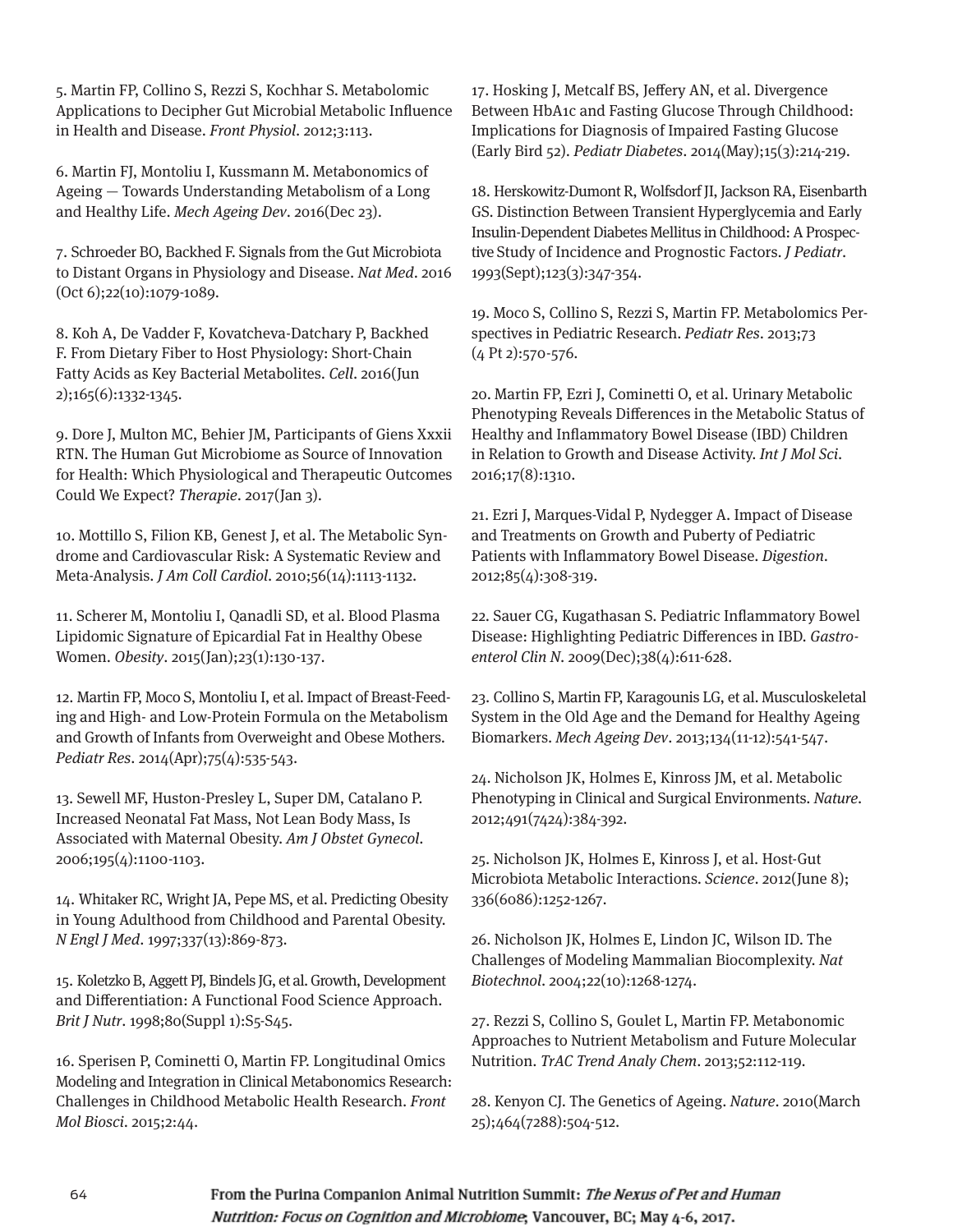29. Collino S, Martin FP, Karagounis LG, et al. Musculoskeletal System in the Old Age and the Demand for Healthy Ageing Biomarkers. Mech Ageing Dev. 2013( Nov-Dec);134(11-12):541-547.

30. Collino S, Montoliu I, Martin FP, et al. Metabolic Signatures of Extreme Longevity in Northern Italian Centenarians Reveal a Complex Remodeling of Lipids, Amino Acids, and Gut Microbiota Metabolism. PLOS One. 2013;8(3):e56564.

31. Collino S, Martin FP, Rezzi S. Clinical Metabolomics Paves the Way Towards Future Healthcare Strategies. Brit J Clin Pharmaco. 2013;75(3):619-629.

32. Martin FP, Sprenger N, Yap IK, et al. Panorganismal Gut Microbiome-Host Metabolic Crosstalk. J Proteome Res. 2009(Apr):8(4):2090-2105.

33. Backhed F, Ley R, Sonnenburg J, et al. Host-Bacterial Mutualism in the Human Intestine. Science. 2005;307(5717): 1915-1920.

34. Nicholson JK, Holmes E, Wilson ID. Gut Microorganisms, Mammalian Metabolism and Personalized Health Care. Nat Rev Microbiol. 2005;3(5):431-438.

35. Nicholson JK, Holmes E, Kinross J, et al. Host-Gut Microbiota Metabolic Interactions. Science. 2012;336(6086):1262-1267.

36. Dunne C. Adaptation of Bacteria to the Intestinal Niche: Probiotics and Gut Disorder. Inflamm Bowel Dis. 2001;7(2): 136-145.

37. Backhed F, Fraser CM, Ringel Y, et al. Defining a Healthy Human Gut Microbiome: Current Concepts, Future Directions, and Clinical Applications. Cell Host Microbe. 2012;12(5):611-622.

38. Macfarlane GT, Gibson GR, Beatty E, Cummings JH. Estimation of Short-Chain Fatty-Acid Production from Protein by Human Intestinal Bacteria Based on Branched-Chain Fatty-Acid Measurements. FEMS Microbiol Ecol. 1992; 101(2):81-88.

39. Cummings JH, Pomare EW, Branch WJ, et al. Short-Chain Fatty Acids in Human Large Intestine, Portal, Hepatic and Venous Blood. Gut. 1987;28(10):1221-1227.

40. Cummings JH. Short Chain Fatty Acids in the Human Colon. Gut. 1981;22:763-779.

41. Martin FP, Dumas ME, Wang Y, et al. A Top-Down Systems Biology View of Microbiome-Mammalian Metabolic Interactions in a Mouse Model. Mol Syst Biol. 2007;3:112.

42. Martin FP, Wang Y, Sprenger N, et al. Top-Down Systems Biology Integration of Conditional Prebiotic Modulated Transgenomic Interactions in a Humanized Microbiome Mouse Model. Mol Syst Biol. 2008;4:205.

43. Martin FP, Wang Y, Sprenger N, et al. Probiotic Modulation of Symbiotic Gut Microbial-Host Metabolic Interactions in a Humanized Microbiome Mouse Model. Mol Syst Biol. 2008; 4:157.

44. Martin FP, Sprenger N, Yap IK, et al. Panorganismal Gut Microbiome-Host Metabolic Crosstalk. J Proteome Res. 2009;8(4):2090-1205.

45. Parseus A, Sommer N, Sommer F, et al. Microbiota-Induced Obesity Requires Farnesoid X Receptor. Gut. 2017 Mar;66(3):429-437.

46. Wahlstrom A, Sayin SI, Marschall HU, Backhed F. Intestinal Crosstalk between Bile Acids and Microbiota and Its Impact on Host Metabolism. Cell Metab. 2016(Jul) 12;24(1):41-50.

47. Arora T, Backhed F. The Gut Microbiota and Metabolic Disease: Current Understanding and Future Perspectives. J Intern Med. 2016(Oct);280(4):339-449.

48. Kolodziej L. An Exploratory Study of the Interplay Between Decreased Concentration of Typtophan, Accumulation of Kynurenines, and Inflammatory Arthritis. IUBMB Life. 2012(Dec);64(12):983-987.

49. Wikoff WR, Anfora AT, Liu J, et al. Metabolomics Analysis Reveals Large Effects of Gut Microflora on Mammalian Blood Metabolites. Proc Natl Acad Sci USA. 2009;106(10):3698-3703.

50. Zheng X, Xie G, Zhao A, et al. The Footprints of Gut Microbial-Mammalian Co-Metabolism. J Proteome Res. 2011;10(12):5512-5522.

51. Sallee M, Dou L, Cerini C, et al. The Aryl Hydrocarbon Receptor-Activating Effect of Uremic Toxins from Tryptophan Metabolism: A New Concept to Understand Cardiovascular Complications of Chronic Kidney Disease. Toxins. 2014  $(Mar);6(3):934-949.$ 

52. Vince AJ, Burridge SM. Ammonia Production by Intestinal Bacteria: The Effects of Lactose, Lactulose and Glucose. J Med Microbiol. 1980(May);13(2):177-191.